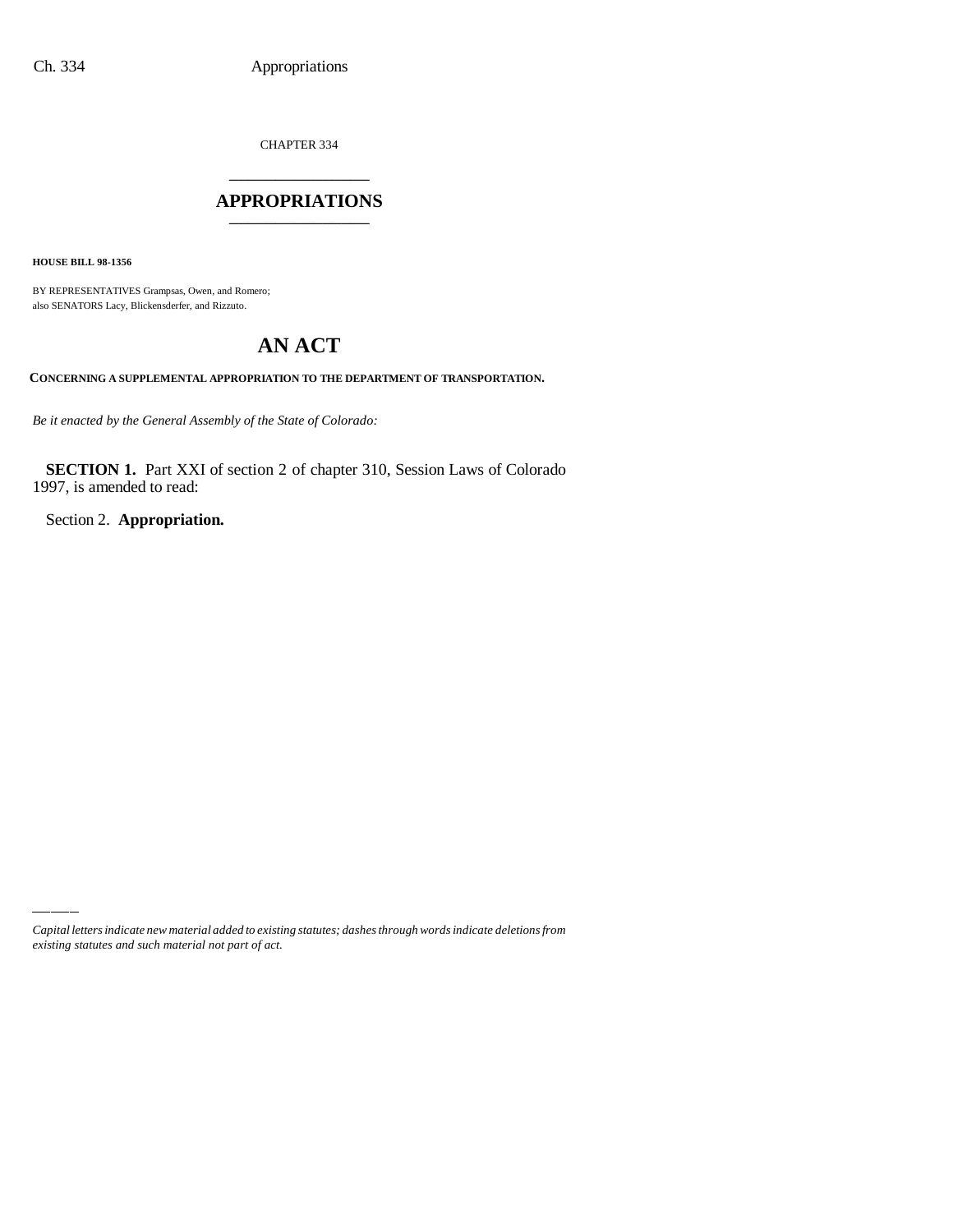## Ch. 334 Appropriations

|                                 |                 |              | APPROPRIATION FROM           |                |                       |               |                |  |
|---------------------------------|-----------------|--------------|------------------------------|----------------|-----------------------|---------------|----------------|--|
|                                 |                 |              |                              | <b>GENERAL</b> |                       | <b>CASH</b>   |                |  |
|                                 | ITEM &          |              | <b>GENERAL</b>               | <b>FUND</b>    | <b>CASH</b>           | <b>FUNDS</b>  | <b>FEDERAL</b> |  |
|                                 | <b>SUBTOTAL</b> | <b>TOTAL</b> | <b>FUND</b>                  | <b>EXEMPT</b>  | <b>FUNDS</b>          | <b>EXEMPT</b> | <b>FUNDS</b>   |  |
|                                 | \$<br>\$        |              | \$                           | \$             | \$                    | \$            | \$             |  |
|                                 |                 |              |                              |                |                       |               |                |  |
|                                 |                 |              | <b>PART XXI</b>              |                |                       |               |                |  |
|                                 |                 |              | DEPARTMENT OF TRANSPORTATION |                |                       |               |                |  |
|                                 |                 |              |                              |                |                       |               |                |  |
| (1) EXECUTIVE DIRECTOR'S OFFICE |                 |              |                              |                |                       |               |                |  |
| Health, Life, and Dental        | 35,743          |              | 6,585                        |                | $14,720$ <sup>a</sup> |               | 14,438         |  |
| Short-term Disability           | 1,797           |              | 389                          |                | 740 <sup>b</sup>      |               | 668            |  |
| Salary Survey and               |                 |              |                              |                |                       |               |                |  |
| Anniversary Increases           | 16,855          |              | 4,470                        |                | $3,628$ $\degree$     |               | 8,757          |  |
| Workers' Compensation           | 768             |              |                              |                | 768 c                 |               |                |  |
| Legal Services for 120          |                 |              |                              |                |                       |               |                |  |
| hours                           | 5,760           |              | 672                          |                | 3,840°                |               | 1,248          |  |
| Vehicle Lease Payments          | 3,144           |              |                              |                | $3,144$ $\degree$     |               |                |  |
| <b>Leased Space</b>             | 29,338          |              |                              |                | 29,338 <sup>d</sup>   |               |                |  |
|                                 |                 | 93,405       |                              |                |                       |               |                |  |

a Of this amount, \$3,989 shall be from fines collected pursuant to Section 43-4-402, C.R.S., \$2,544 shall be from fees collected pursuant to Section 42-4-1704, C.R.S., and \$8,187 shall be from the Aviation Fund.

<sup>b</sup> Of this amount, \$203 shall be from fines collected pursuant to Section 43-4-402, C.R.S., \$444 shall be from the Aviation Fund, and \$93 shall be from fees collected pursuant to Section 42-4-1704, C.R.S.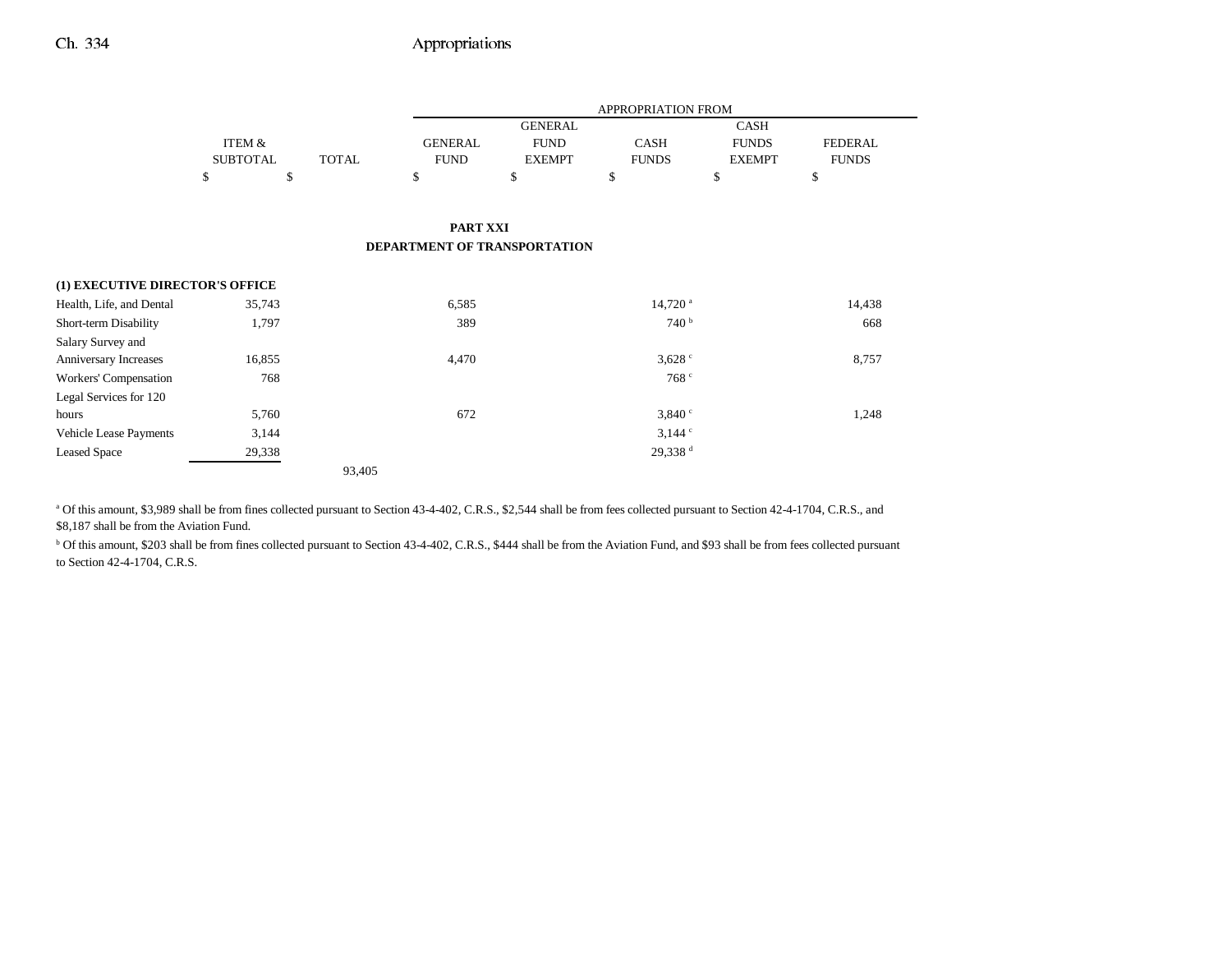c These amounts shall be from the Aviation Fund.

 $d$  Of this amount, \$3,204 shall be from fines collected pursuant to Section 43-4-402, C.R.S., and \$26,134 shall be from the Aviation Fund.

#### **(2) OFFICE OF TRANSPORTATION SAFETY**

|  |  |  |  | (A) Transportation Safety Program |
|--|--|--|--|-----------------------------------|
|--|--|--|--|-----------------------------------|

| Personal Services               | 397,259        | 198,629 | 198,630     |
|---------------------------------|----------------|---------|-------------|
|                                 | $(7.5$ FTE $)$ |         |             |
| <b>Operating Expenses</b>       | 69,246         | 35,187  | 34,059      |
| <b>Indirect Cost Assessment</b> | 44,359         | 22,179  | 22,180      |
| Highway Safety Plan             | 2,400,000      |         | 2,400,000   |
|                                 |                |         | $(3.0$ FTE) |
|                                 | 2,910,864      |         |             |

| 640,542 <sup>b</sup><br>1,310,000 <sup>a</sup> |
|------------------------------------------------|
| $(2.0$ FTE)                                    |
|                                                |
| 77,608                                         |
| $(1.5$ FTE)                                    |
|                                                |
| 500,000                                        |
| $(1.0$ FTE)                                    |
|                                                |
| 725,000                                        |
|                                                |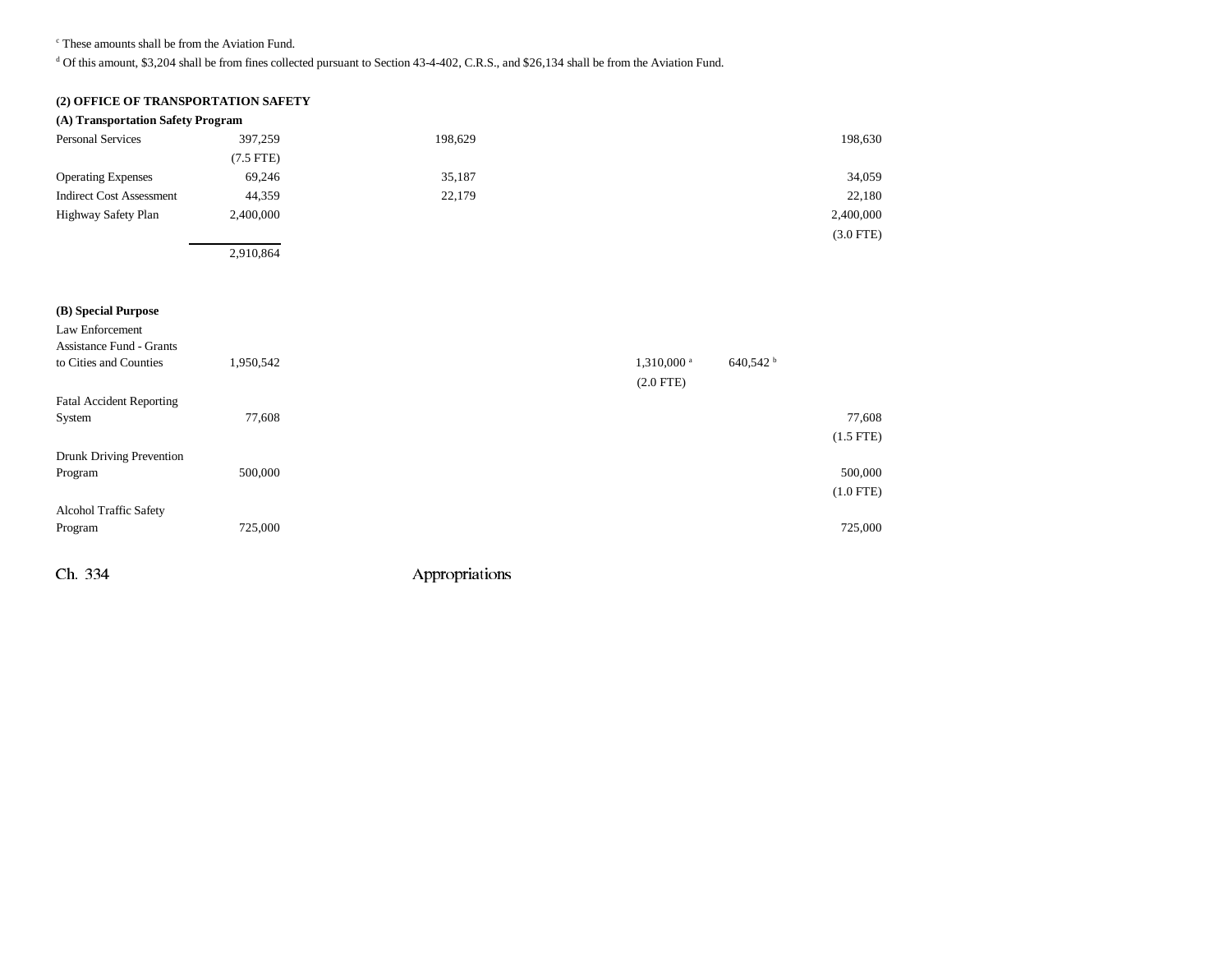### Ch. 334 Appropriations

|                        | ITEM &<br><b>SUBTOTAL</b><br><b>TOTAL</b> |    | <b>APPROPRIATION FROM</b> |                               |                                                |                             |    |                                              |                                |
|------------------------|-------------------------------------------|----|---------------------------|-------------------------------|------------------------------------------------|-----------------------------|----|----------------------------------------------|--------------------------------|
|                        |                                           |    |                           | <b>GENERAL</b><br><b>FUND</b> | <b>GENERAL</b><br><b>FUND</b><br><b>EXEMPT</b> | <b>CASH</b><br><b>FUNDS</b> |    | <b>CASH</b><br><b>FUNDS</b><br><b>EXEMPT</b> | <b>FEDERAL</b><br><b>FUNDS</b> |
|                        | \$                                        | \$ |                           | \$                            | \$                                             | \$                          | \$ |                                              | \$                             |
|                        |                                           |    |                           |                               |                                                |                             |    |                                              |                                |
| Motorcycle Operator    |                                           |    |                           |                               |                                                |                             |    |                                              |                                |
| <b>Safety Training</b> | 365,263                                   |    |                           |                               |                                                | 325,000 $^{\circ}$          |    | 40,263 $^{\rm d}$                            |                                |
|                        |                                           |    |                           |                               |                                                | $(1.0$ FTE)                 |    |                                              |                                |
| National Automotive    |                                           |    |                           |                               |                                                |                             |    |                                              |                                |
| Occupant Protection    |                                           |    |                           |                               |                                                |                             |    |                                              |                                |
| Campaign               | 200,000                                   |    |                           |                               |                                                |                             |    | $200,000$ e                                  |                                |
|                        | 3,818,413                                 |    |                           |                               |                                                |                             |    |                                              |                                |

<sup>a</sup> This amount shall be from fines collected pursuant to Section 43-4-402, C.R.S.

b This amount shall be from reserves in the Law Enforcement Assistance Fund created under Section 43-4-401, C.R.S.

c This amount shall be from fees collected pursuant to Section 42-4-1704, C.R.S.

<sup>d</sup> This amount shall be from reserves in the Motorcycle Operator Safety Training Fund created under Section 42-4-1704, C.R.S.

e This amount shall be from a grant from the National Automotive Occupant Protection Campaign.

6,729,277

**(3) DIVISION OF TRANSPORTATION DEVELOPMENT**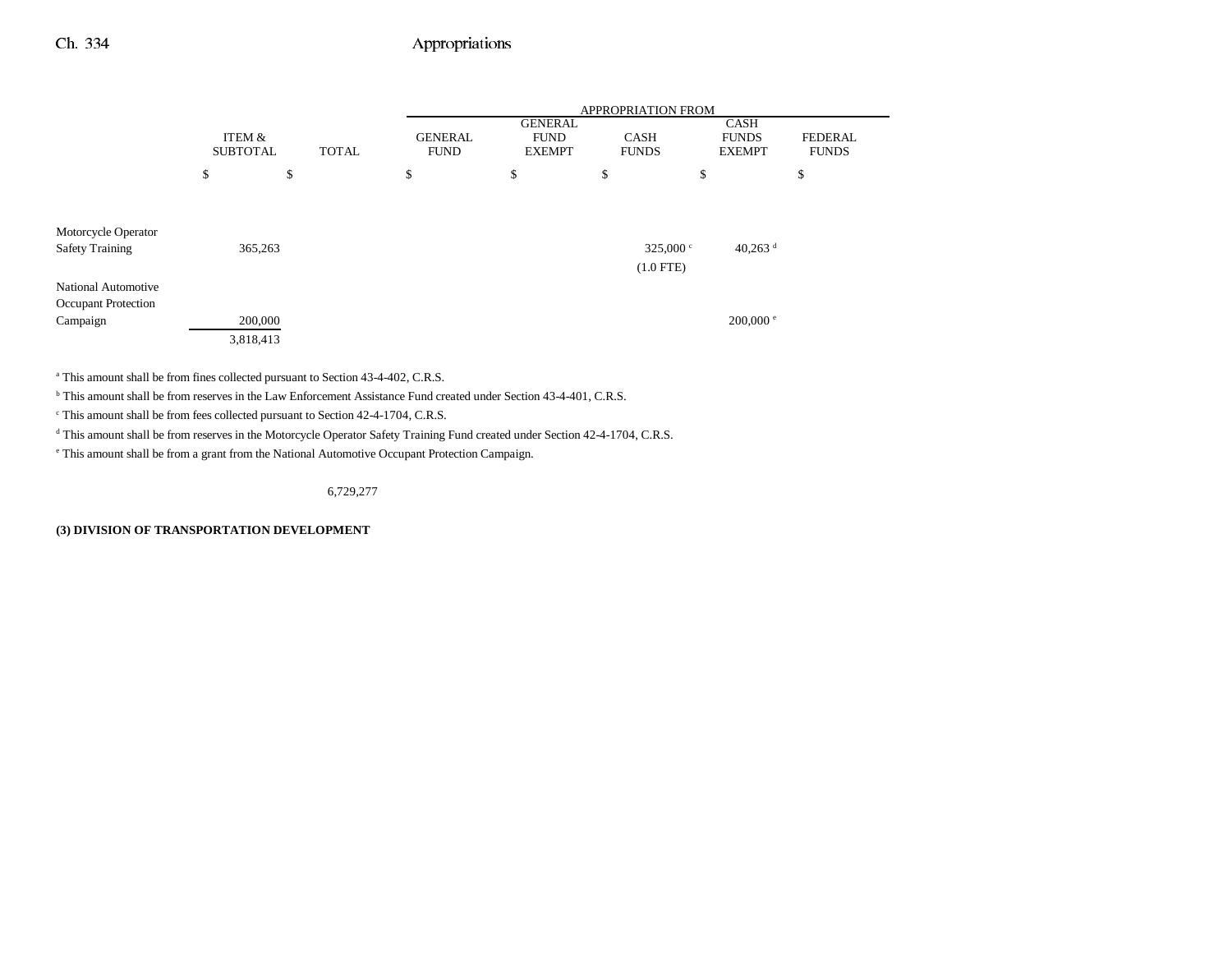| <b>Transportation Services for</b><br>the Handicapped and<br>Elderly | 101,105<br>$(1.6$ FTE) |         | 20,221 |                                | 80,884  |
|----------------------------------------------------------------------|------------------------|---------|--------|--------------------------------|---------|
| Disbursements for Services<br>for the Handicapped and<br>Elderly     | 756,000                | 857,105 |        | $126,000 \text{ }^{\circ}$ (L) | 630,000 |

a This amount shall be from funds provided by local communities.

| (4) DIVISION OF AERONAUTICS |  |
|-----------------------------|--|
|-----------------------------|--|

| <b>Personal Services</b>        | 342,151   |            | $251,068$ <sup>a</sup>   | 91,083      |
|---------------------------------|-----------|------------|--------------------------|-------------|
|                                 |           |            | $(5.0$ FTE)              | $(2.0$ FTE) |
| <b>Operating Expenses</b>       | 71,331    |            | 71,331 <sup>a</sup>      |             |
| <b>Indirect Cost Assessment</b> | 21,610    |            | $21,610^{a}$             |             |
| Federal Grants and              |           |            |                          |             |
| Refunds                         | 185,000   |            |                          | 185,000     |
| Formula Refunds                 | 6,820,836 |            | $6,820,836$ <sup>a</sup> |             |
| Discretionary Grants            | 3,358,769 |            | 3,358,769 <sup>a</sup>   |             |
|                                 |           | 10,799,697 |                          |             |

a These amounts shall be from the Aviation Fund.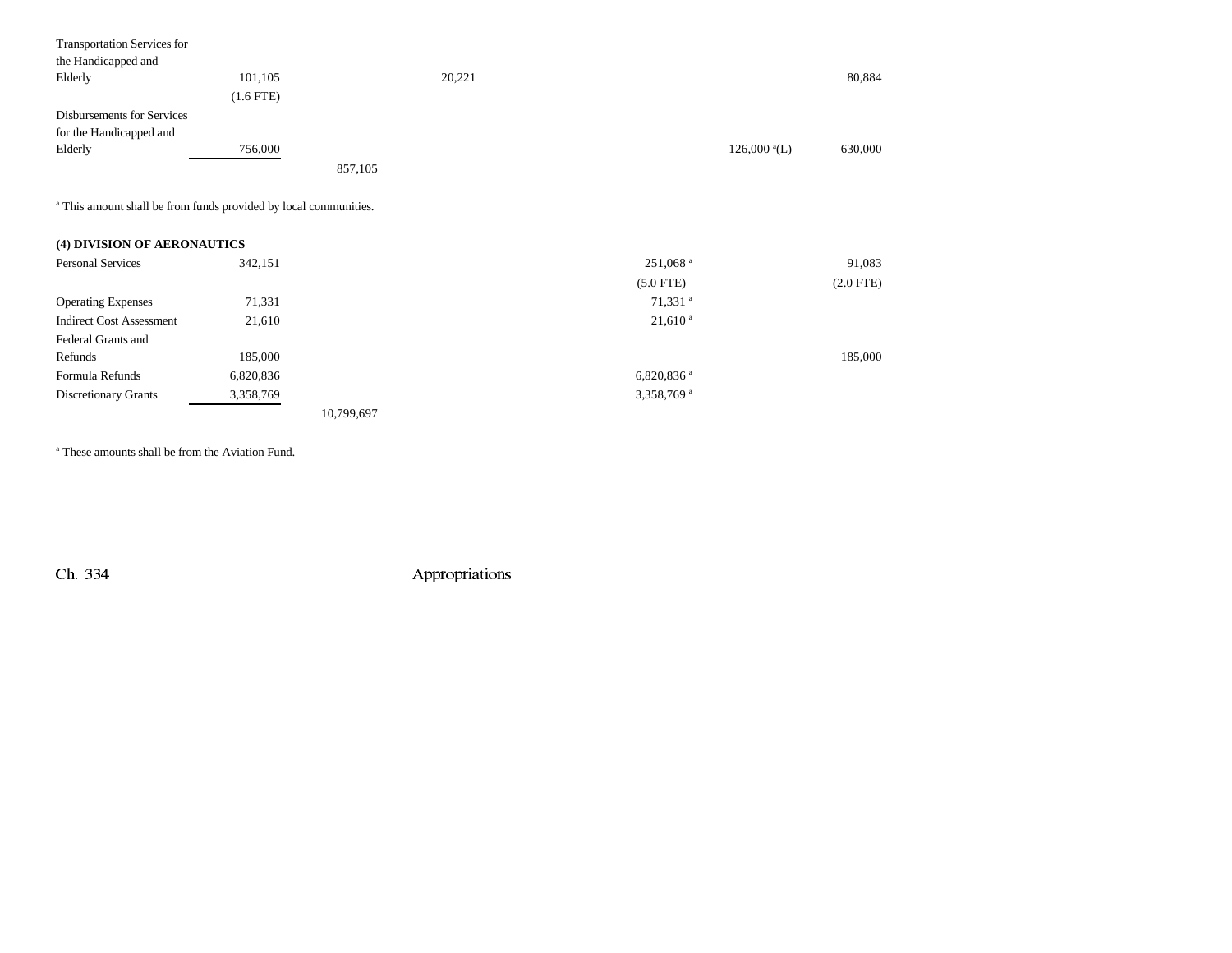### Ch. 334 Appropriations

|                                      |                           |              |                               | APPROPRIATION FROM                             |                             |                                              |                                |
|--------------------------------------|---------------------------|--------------|-------------------------------|------------------------------------------------|-----------------------------|----------------------------------------------|--------------------------------|
|                                      | ITEM &<br><b>SUBTOTAL</b> | <b>TOTAL</b> | <b>GENERAL</b><br><b>FUND</b> | <b>GENERAL</b><br><b>FUND</b><br><b>EXEMPT</b> | <b>CASH</b><br><b>FUNDS</b> | <b>CASH</b><br><b>FUNDS</b><br><b>EXEMPT</b> | <b>FEDERAL</b><br><b>FUNDS</b> |
|                                      | \$                        | \$           | \$                            | \$                                             | \$                          | \$                                           | ¢<br>Ф                         |
|                                      |                           |              |                               |                                                |                             |                                              |                                |
| (5)<br>ADMINISTRATION <sup>178</sup> |                           |              |                               |                                                |                             |                                              |                                |
| ADMINISTRATION <sup>178,</sup>       |                           |              |                               |                                                |                             |                                              |                                |
| 178a                                 |                           | 20,106,249   |                               |                                                |                             | $20,106,249$ *                               |                                |
|                                      |                           | 20,146,961   |                               |                                                |                             | 20,146,961 <sup>a</sup>                      |                                |
|                                      |                           |              |                               |                                                |                             | $(220.2$ FTE $)^{\rm b}$                     |                                |

<sup>a</sup> Of this amount, \$18,626,769 \$18,667,481 shall be from the State Highway Fund, and \$1,479,480 (T) shall be funded internally by various cash funds exempt sources in the Department. This amount also includes Legal Services for 16,367 hours.

<sup>b</sup> Of this number, 202.2 FTE are administrative FTE funded by the State Highway Fund, and 18.0 FTE are funded internally by various cash funds exempt sources in the Department.

#### **(6) CONSTRUCTION, MAINTENANCE ANDOPERATIONS**

(3,051.9 FTE)

**S**  $557,069,813$   $557,069,813$   $363,315,160$   $193,754,653$ 

<sup>a</sup> This amount shall be from the State Highway Fund. This amount includes \$48,231 for leased space at the Grand Junction State Office Building. These funds are subject to appropriation by the State Transportation Commission pursuant to Sections 43-1-106(8)(h) and 43-1-113(14)(a), C.R.S. They are included here for informational purposes.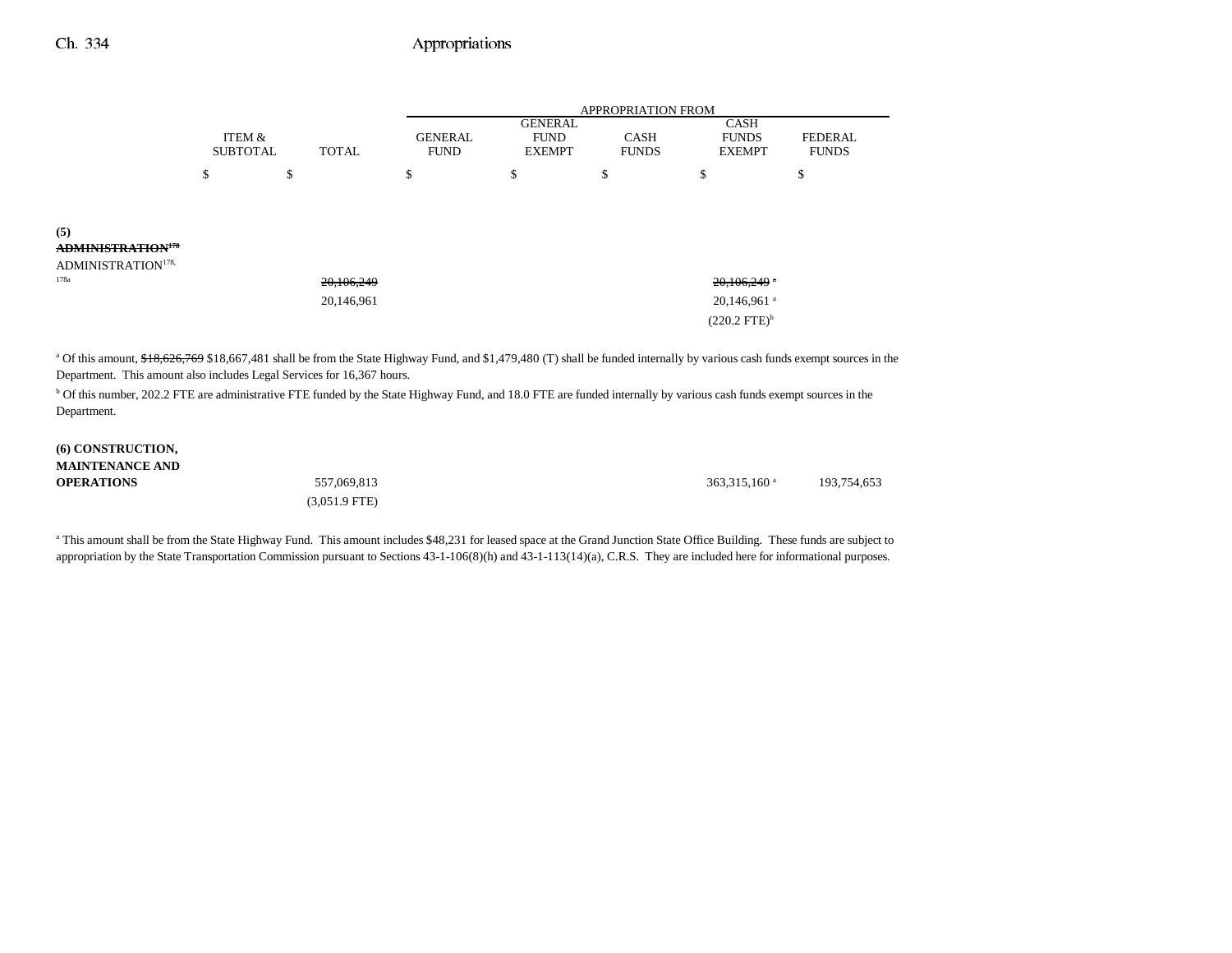| $(7)$ GAMING<br><b>IMPACTS<sup>179</sup></b>                                                                                                                                                                                                                                                | 3,951,000                                 |           | 3,951,000 <sup>a</sup>       |                                               |               |
|---------------------------------------------------------------------------------------------------------------------------------------------------------------------------------------------------------------------------------------------------------------------------------------------|-------------------------------------------|-----------|------------------------------|-----------------------------------------------|---------------|
| <sup>a</sup> This amount shall be from the Limited Gaming Fund pursuant to Section 12-47.1-701 (c)(I), C.R.S.                                                                                                                                                                               |                                           |           |                              |                                               |               |
| (8) COUNTY AND<br><b>MUNICIPAL BRIDGE</b><br>FUNDS <sup>179a</sup>                                                                                                                                                                                                                          | 4,214,675                                 |           | $3.046.897$ <sup>a</sup>     | 1.167.778 <sup>b</sup>                        |               |
| <sup>a</sup> THIS AMOUNT SHALL BE FROM INTEREST EARNINGS ON THE SPECIAL ACCOUNT FOR HIGHWAY BRIDGES CREATED PURSUANT TO SECTION 43-4-205(7)(a), C.R.S.<br><sup>b</sup> THIS AMOUNT SHALL BE FROM THE SPECIAL ACCOUNT FOR HIGHWAY BRIDGES CREATED PURSUANT TO SECTION 43-4-205(7)(a), C.R.S. |                                           |           |                              |                                               |               |
| <b>TOTALS PART XXI</b><br>(TRANSPORTATION) <sup>2,</sup><br>3, 4                                                                                                                                                                                                                            | <del>\$599.606.546</del><br>\$603,861,933 | \$288,332 | \$16,165,792<br>\$19,212,689 | \$384,428,214 a<br>\$385,636,704 <sup>a</sup> | \$198,724,208 |

<sup>a</sup> Of these amounts, \$1,479,480 contains a (T) notation, and \$126,000 contains an (L) notation.

**FOOTNOTES** -- The following statements are referenced to the numbered footnotes throughout section 2.

- 2 (Governor lined through this provision. See L. 97, p. 2274.)
- 3 All Departments, Totals -- The General Assembly requests that copies of all reports requested in other footnotes contained in this act be delivered to the Joint Budget Committee and the majority and minority leadership in each house of the General Assembly.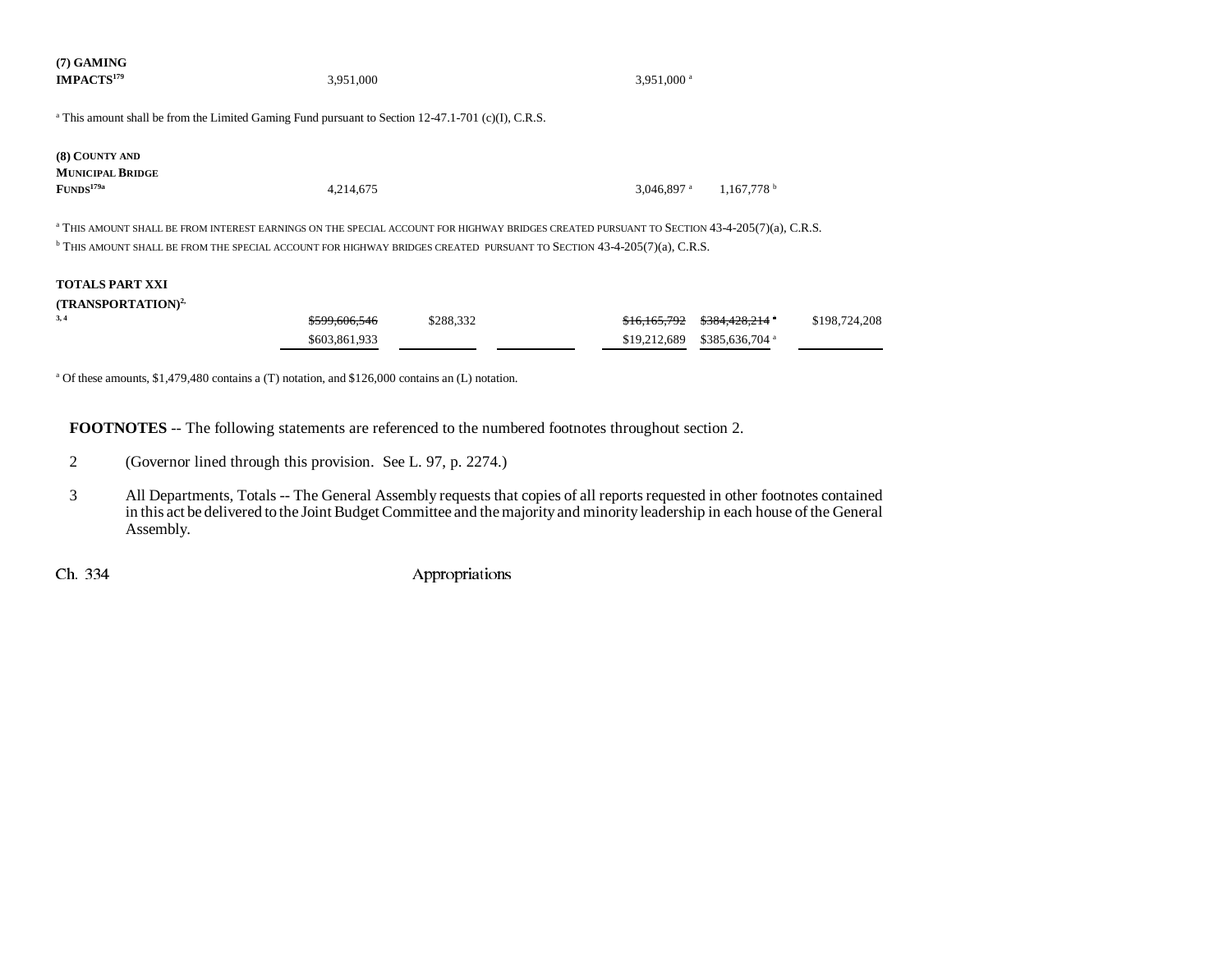|                 |       |             | APPROPRIATION FROM |              |               |              |  |  |
|-----------------|-------|-------------|--------------------|--------------|---------------|--------------|--|--|
|                 |       |             | GENERAL            |              | CASH          |              |  |  |
| ITEM &          |       | GENERAL     | <b>FUND</b>        | CASH         | <b>FUNDS</b>  | FEDERAL      |  |  |
| <b>SUBTOTAL</b> | TOTAL | <b>FUND</b> | <b>EXEMPT</b>      | <b>FUNDS</b> | <b>EXEMPT</b> | <b>FUNDS</b> |  |  |
|                 |       |             |                    |              |               |              |  |  |

- 4(Governor lined through this provision. See L. 97, p. 2275.)
- 178 Department of Transportation, Administration -- The Department is requested to complete state budget forms for Administration personal services that provide information for each office or section within the Administration line item. This information should be sufficiently detailed to allow calculation for Option 8 purposes. PERA and Medicare should also be provided by the individual section or office. Additionally, the Department should include subtotals for salary and FTE for each of the offices within the Administration line item information currently supplied.
- 178a DEPARTMENT OF TRANSPORTATION, ADMINISTRATION -- THIS LINE ITEM INCLUDES \$40,712 FOR YEAR 2000 PROJECTS AT THE DEPARTMENT OF TRANSPORTATION. IT IS THE INTENT OF THE GENERAL ASSEMBLY THAT THIS AMOUNT BE RESTRICTEDBY THE STATE CONTROLLER UNTIL THE COMMISSION ON INFORMATION MANAGEMENT HAS REVIEWED AND APPROVED THE DEPARTMENT'S YEAR 2000 IMPLEMENTATION PLAN.
- 179 Department of Transportation, Gaming Impacts -- It is the intent of the General Assembly that these funds shall remain available until completion of the project or the close of FY 1999-2000, whichever comes first. At project completion or the end of the three-year period, unexpended and unencumbered balances shall revert to the Limited Gaming Fund from which they were appropriated.
- 179a DEPARTMENT OF TRANSPORTATION, COUNTY AND MUNICIPAL BRIDGE FUNDS -- IT IS THE INTENT OF THE GENERAL ASSEMBLY THAT FUNDS FOR THIS PROGRAM BE SPENT AS SOON AS PRACTICABLE. IN THIS REGARD, THE DEPARTMENT IS REQUESTED TO PROVIDE A REPORT TO THE JOINT BUDGET COMMITTEE BY NOVEMBER 1 OF EACH YEAR REGARDING THE